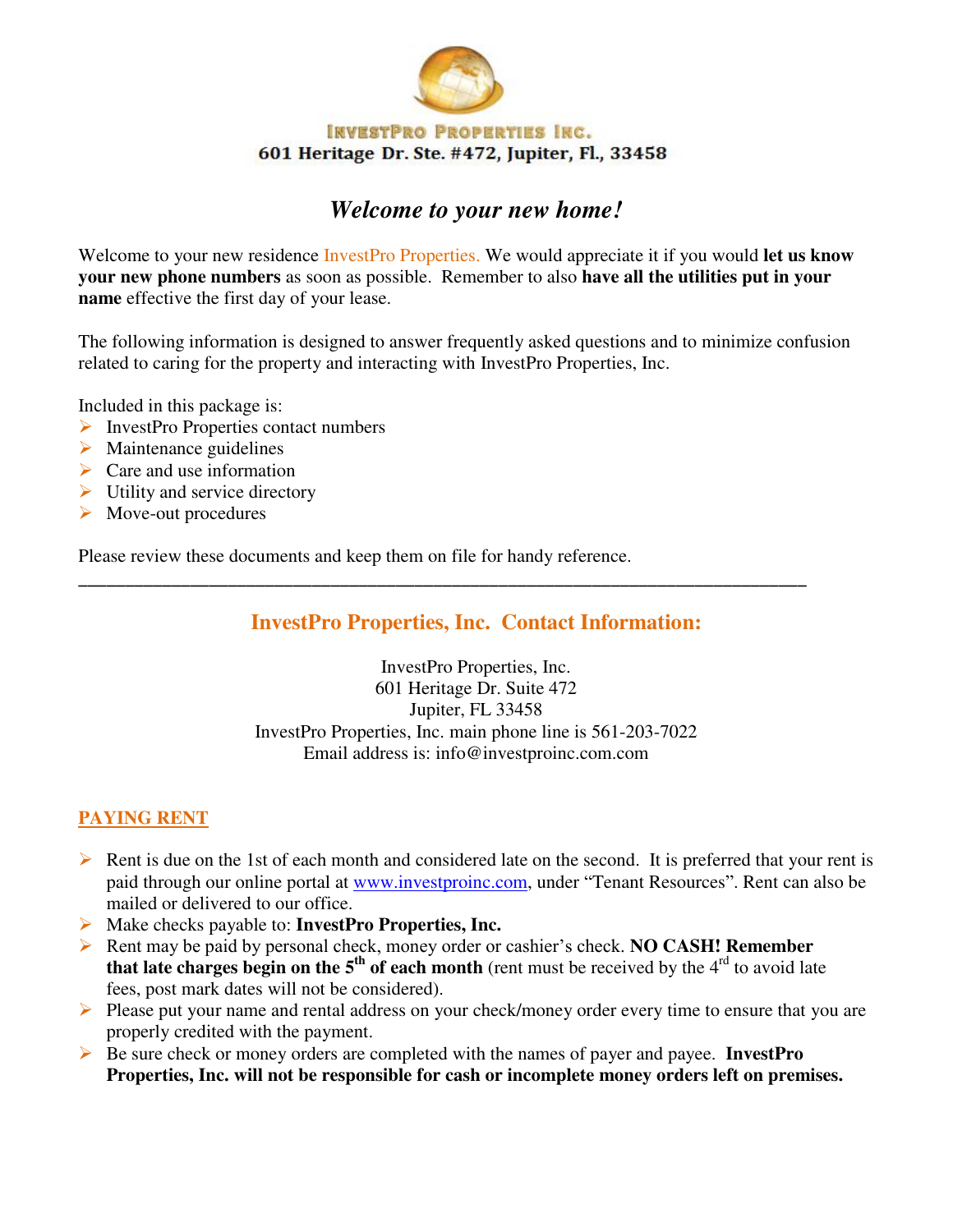# **USE OF PREMISSES AND RESTRICTIONS**

- Remember, as per your lease, **no trampolines**, athletic equipment, recreational equipment, or any items or activities which can cause interference with the insurance coverage on the premises will be permitted.
- **Tenants are not permitted to access**, enter or store any items in any crawl spaces, attics or any locked areas on the premises without prior written permission.
- $\triangleright$  Other than temporary guests, only approved occupants listed on the lease can reside in the premises without prior, written approval.
- **No pets** shall be allowed other than approved pets, listed on your lease without prior written approval.
- **No smoking** inside the dwelling.

# **MAINTENANCE**

- $\triangleright$  If a maintenance issue should arise, a maintenance request form must be filled out through the online portal at [www.investproinc.com,](http://www.investproinc.com/) under "Tenant Resources". We ask that you submit maintenance requests through our system, in writing to avoid confusion and to ensure that we have a clear record of your request.
- $\triangleright$  When making a request, be specific about the problem and where it is located. Remember to include your name, address and the best time and number(s) to reach you at.
- $\triangleright$  Tenants must be prepared to schedule time and make themselves available during normal business hours to let a vendor or repair-person into the property. Otherwise, you must give permission for InvestPro Properties to provide a key for the vendor to enter during your absence. Please note: all vendors are licensed and insured, but are not affiliated with InvestPro Properties, Inc., as we do not have a maintenance staff.
- $\triangleright$  Tenants are responsible for securing any pets that vendor may encounter. Failure to do so will result in work request not being completed and Tenant being charged for the service call.

## **EMERGENCY MAINTENANCE**

- $\triangleright$  An emergency is considered a fire, flood, or any other hazardous or dangerous condition. Call 911 immediately if there is an emergency.
- An emergency is **NOT** your air conditioning not cooling, the oven not working, a local power outage, problem with the neighbor, etc.

## **LOCKED YOURSELF OUT?**

- InvestPro Properties, Inc. keeps extra keys for each property. During regular business hours you may come by and borrow a key, which must be returned to our office within 24 hours. After business hours, keys are not available and you will have to call a locksmith.
- $\triangleright$  Be sure to carry all your door keys (handle and deadbolt) with you. When vendors are authorized to enter a property, they are required to secure the premises when they leave. That includes setting the deadbolt or locks whether you set them or not.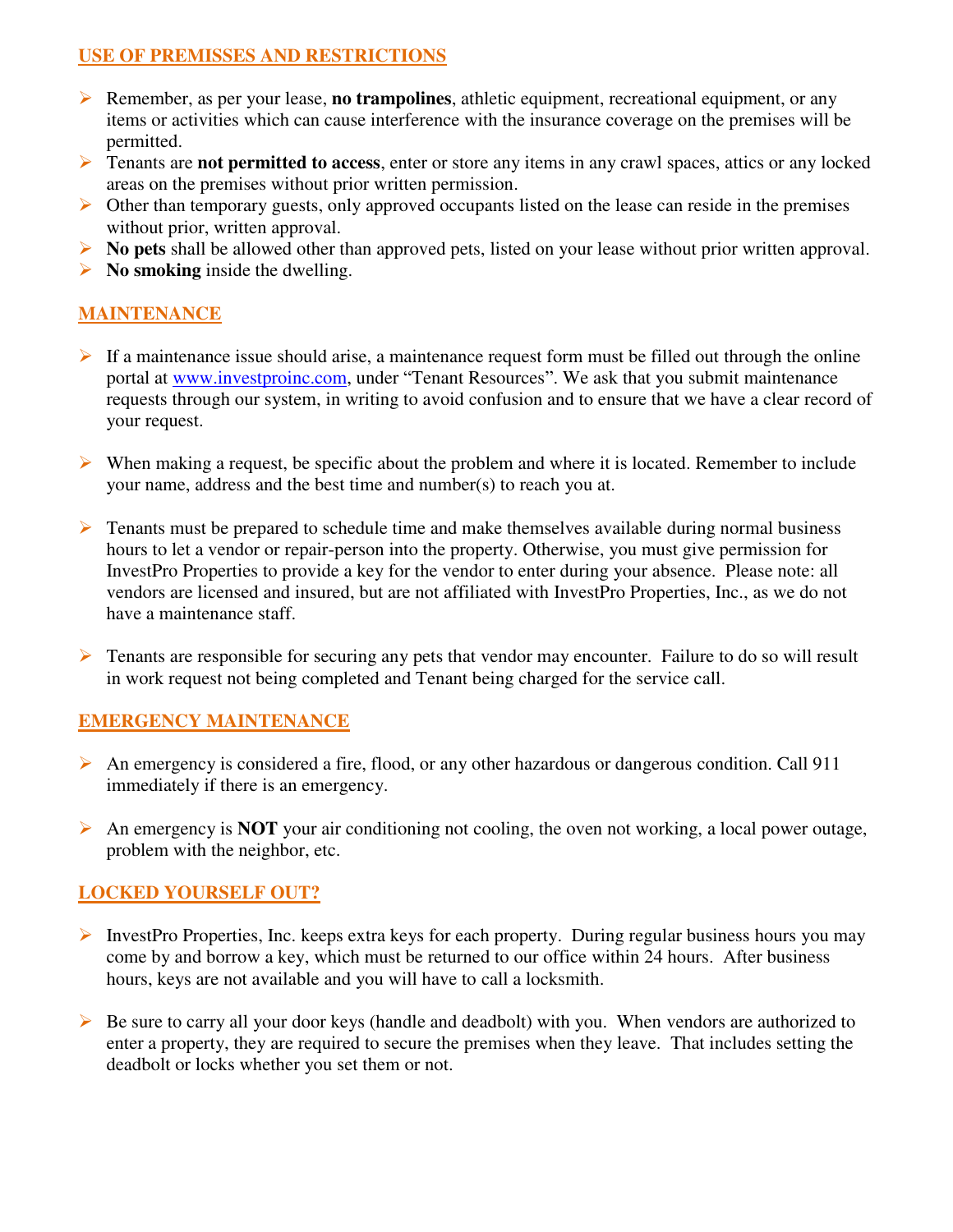# **CARE AND USE INFORMATION**

The following information has been gathered in response to requests from residents looking for guidelines at move-in and move-out times. If you have questions about the use and care for items not on this list, please call InvestPro Properties.

**……………………………………………………………………………………………………....**

# **PLEASE REPORT UNSAFE OR HAZARDOUS SITUATIONS IMMEDIATELY**

**………………………………………………………………………………………………………**

# **AIR CONDITIONING AND HEATING UNITS**

- $\triangleright$  All Tenants are responsible for cleaning and replacing the filter at least one time per month. Problems caused from the failure to clean/replace the filter may be the tenant's responsibility.
- Dust can accumulate at room vents as well as the return vent. A small broom brushed against the vent openings will clear away and dust and help the unit work more efficiently.
- $\triangleright$  Do not place furnishings or anything against the return vent that will block airflow.
- $\triangleright$  Make sure outside unit is clear and unobstructed. Placing objects upon or against Unit will cause it to burn up the motor.
- In the event air conditioning is not functioning, make sure the circuit breaker is not tripped. If you detect water around the unit, it generally is because the drain line is clogged. This is usually a result of not changing the filter regularly. A drain line can be unclogged by sucking it out with a wet vac. Pouring vinegar periodically will also keep the line free of buildup.

# **DRAINS AND TOILETS**

- Avoid letting food, hair, grease and too much paper get down the drain.
- $\triangleright$  Clogged drains caused by food, hair, grease and excessive paper are the tenant's responsibility. Some dishwashers will clog from food left on dishes when put in the machine. Always rinse dishes prior to loading dishwasher.
- An excellent drain cleaning/clearing solution recipe is: 1 cup salt, 1 cup baking Soda, 1 cup vinegar, followed by 8 cups boiling water. We recommend performing this treatment monthly to avoid buildup.
- After bathing remove excess hair left at drain catcher to avoid clogs.
- $\triangleright$  Many homes and apartments have low-flow toilets. We strongly recommend that you keep a plunger on hand. Low-flow toilets tend to clog or back up if too much paper, etc. is flushed. Never put sanitary napkins, diaper or handy wipes, napkins or paper towels down the toilet.

## **GARBAGE DISPOSALS**

Always run water while the disposal is operating to avoid damage to the unit. Let the water run long enough to grind all the material in the disposal. Then let the water run for 10-15 seconds after turning off the disposal. Learn to recognize the sound the machine makes when completely free of garbage.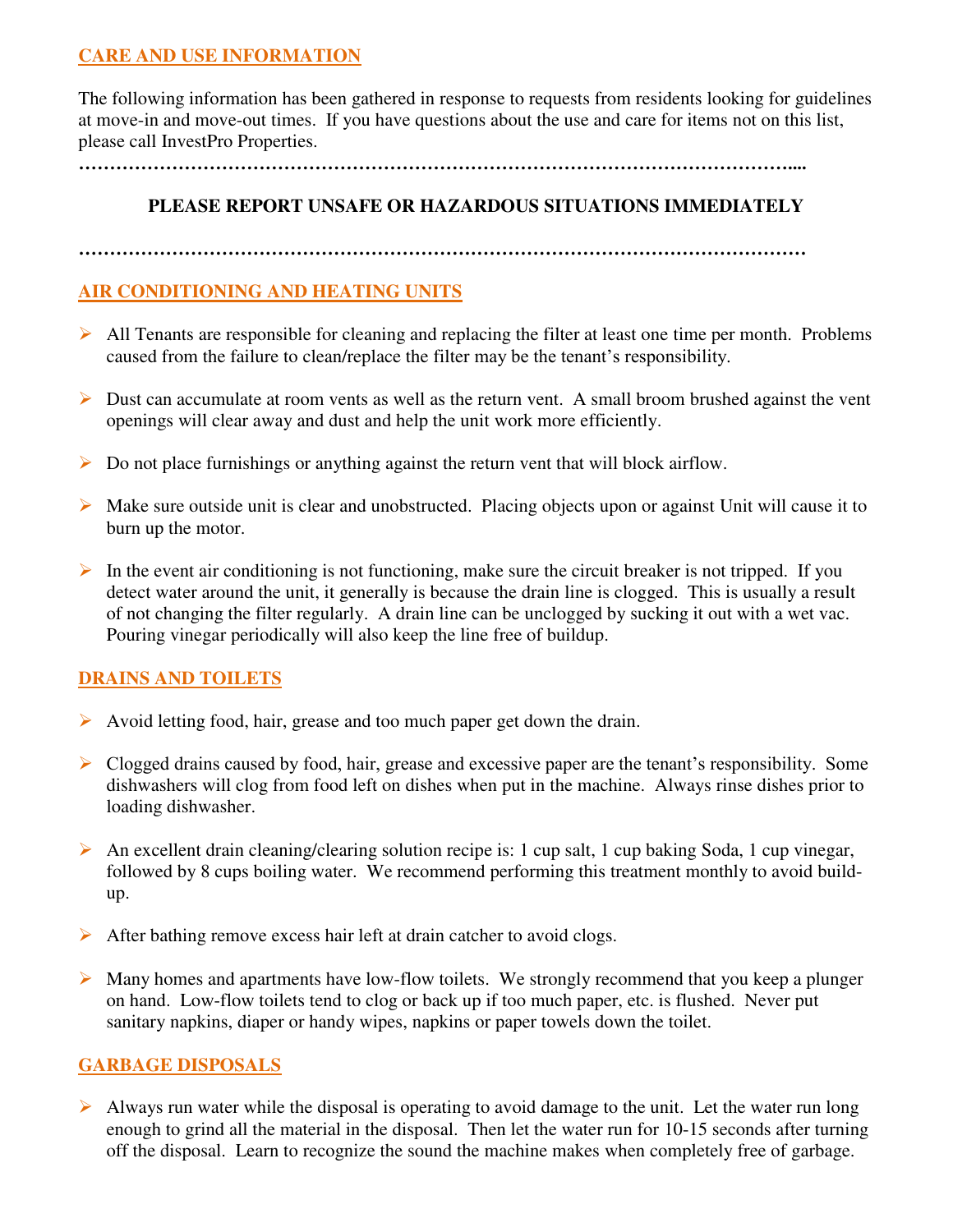- Disposals are designed to grind up **organic materials only.** Exceptions include banana and potato peels, artichoke leaves, celery stalks, flower stems, coffee grinds, bones or any item that is particularly tough. **NEVER** put paper, plastic, glass, aluminum foil or grease in the disposal.
- If the unit is not operating check the reset button. Make sure everything is cleared from unit and nothing is jamming it. **Problems caused by users are the tenant's responsibility.**

# **POWER OUTAGES**

- If the power goes out in your home, check to see if the whole area is without power. If it is out in the entire area, chances are the provider is already aware, but you can try to call and report it.
- If the power is only out in your home/unit, check the circuit breaker box. One or more circuits may be tripped and you may see them in the off position. If no switch is **off** turn each switch **off** then **on** to reset the circuits. If this doesn't solve the problem call your energy provider and report it. If they inform you that there is a problem with your individual unit, then call InvestPro Properties, Inc.

# **REFRIGERATOR COILS/CATCH PANS**

- $\triangleright$  Keep coils on refrigerators free of dust.
- $\triangleright$  Most refrigerators have drip pans under them. If not kept clean, the pans can start to develop a strong odor. It is normal for the drip pan to accumulate water. Please take a moment to get acquainted with your appliances.
- $\triangleright$  Refrigerators need to have a normal amount of contents in order to stabilize their temperature. Make sure you give your unit enough time to get properly cold.

# **OVEN RACKS AND PANS**

 $\triangleright$  The easiest way to clean oven racks and pans is to put them in a heavy duty garbage bag (do this outside), add 2 cups of ammonia and seal the bag. Let it sit for a couple of hours, then carefully open the bag (without inhaling the strong odor). Remove racks and pans and the grease will wipe off with very little effort.

## **MILDEW**

 $\triangleright$  Bleach is the best product for removing mildew that forms around the edges of showers, tubs, tile on the walls, around metal windows and anywhere there is moisture. The easiest way to remove mildew is to cut paper towels in half and fold them in one-inch strips. Dip each strip into the bleach bottle. Lay the bleach soaked strips directly on the affected area and leave it there for several hours. It works great! Remember to wear rubber gloves and have proper ventilation.

## **HOUSE PLANTS**

 $\triangleright$  Be sure that drip pans are kept under all plants. Water run-off will stain or damage most surfaces.

# **KITCHEN COUNTERS**

 $\triangleright$  To avoid costly damage from nicks and cuts in counter tops, please use a cutting board at all times.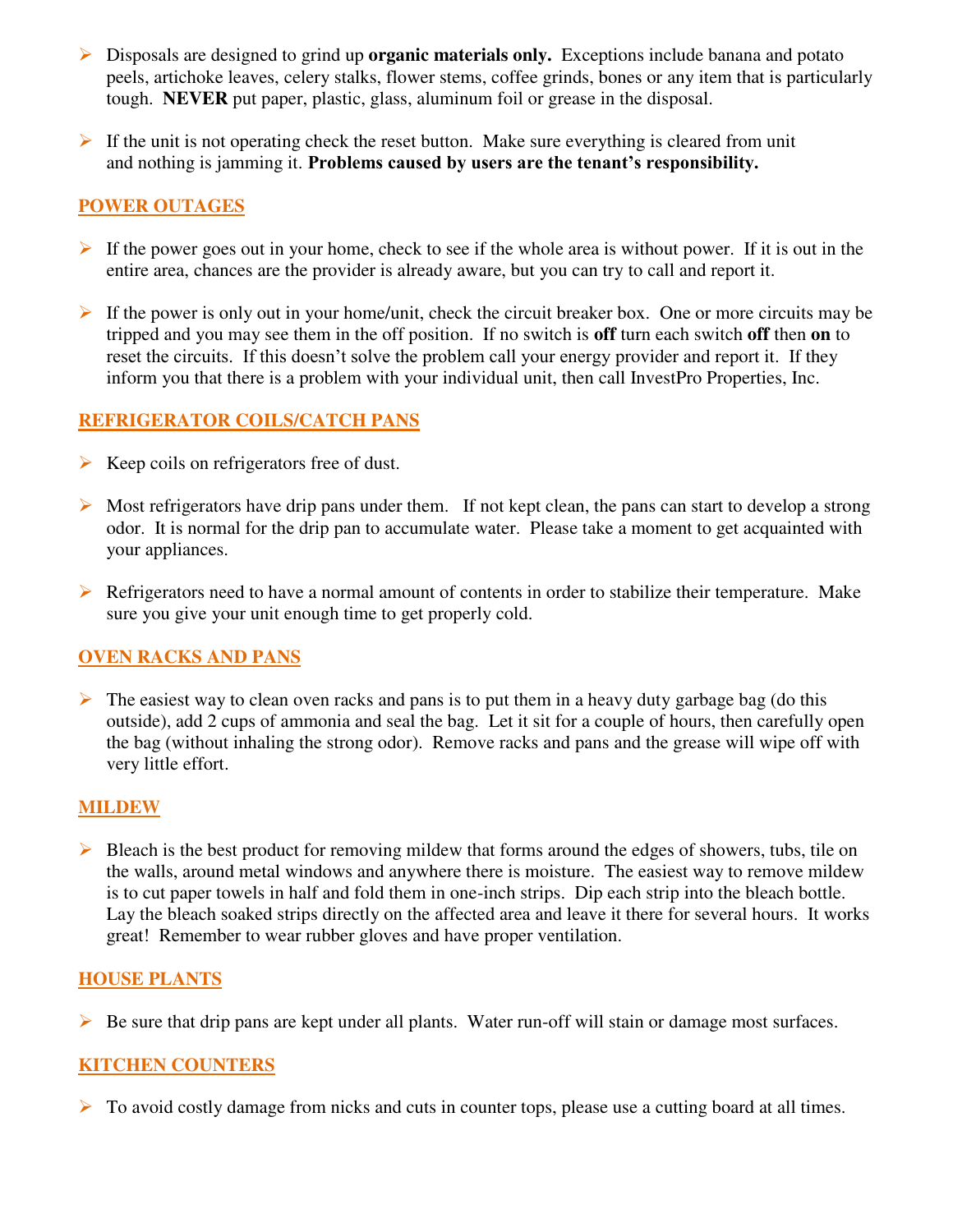## **WOOD DECKS AND PORCHES**

Potted plants and flowers add beauty and appeal to a property. If you have planters or pots, please put "feet" under them so that they are raised up off the deck a few inches to allow air flow beneath the pot, and to prevent water run-off from rotting the deck.

# **LAWN AND SHRUBBERY MAINTENANCE**

- $\triangleright$  Unless lawn care is provided for in your rent, lawns are to be kept mowed and in a neat fashion at all times. Bushes should be trimmed, so as not to grow unruly.
- $\triangleright$  Sprinkler timers should never be turned off. Hand watering is encouraged, but should observe any local watering restrictions. Brown spots from lack of water and any loss of lawn (due to bugs not reported) will become the tenant's responsibility.

## **SMOKE DETECTORS**

 $\triangleright$  Tenants are responsible for keeping fresh batteries in smoke detectors. We recommend changing batteries at the beginning and end of daylight savings time.

# **GENERAL CLEANLINESS**

- $\triangleright$  While most of us don't need reminding, it is important to keep your unit in a clean and sanitary condition.
- $\triangleright$  Take trash out immediately to trash receptacles. Do not leave trash outside by your door. This will attract bugs and unwanted pests.
- Discard cigarette butts in proper containers, not on the ground.

## **FINAL NOTE**

- $\triangleright$  Please be courteous to all neighbors.
- $\triangleright$  Watch out for children playing.
- $\triangleright$  Obey all local and state ordinances.

## **FREQUENTLY CALLED NUMBERS**

| AT&T<br>(phone, internet $& cable$ )                           | 800-288-2020 |
|----------------------------------------------------------------|--------------|
| Palm Beach County Water Utilities Department<br>(water, sewer) | 561-740-4600 |
| <b>Seacoast Utility Authority</b><br>(water, sewer)            | 561-627-2900 |
| Comcast<br>(phone, internet $& cable)$                         | 561-655-3842 |